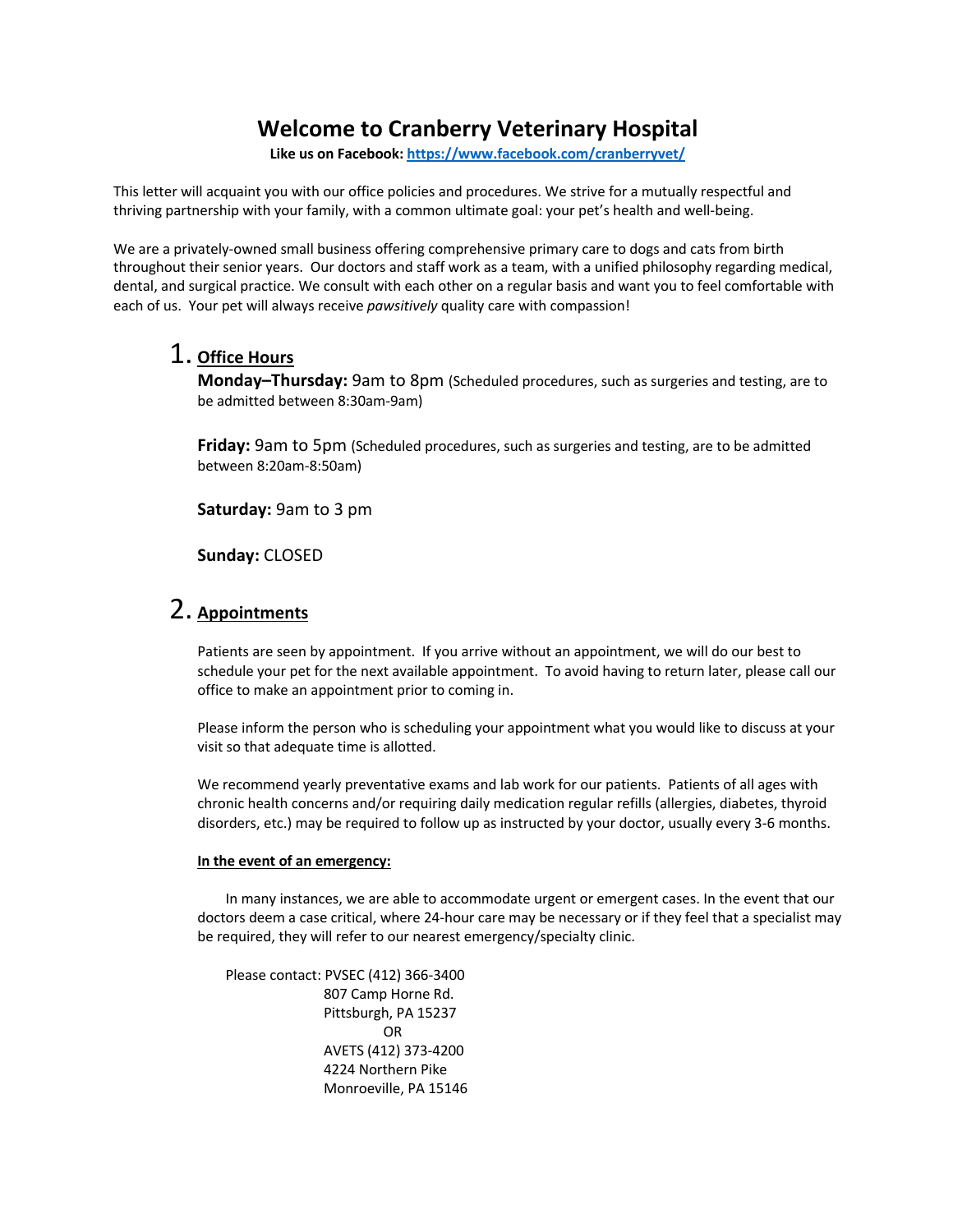## 3. **Procedures**

In the event that your pet needs a surgical procedure or in hospital testing for the day, you will be asked to fill out our **Consent for Treatment/Procedure** form. This form is to go over exactly what your pet is having performed and give us permission to perform the services that have been recommended by your pets' doctor. If there is information missing, such as an additional procedure, please write it on the form and let a team member know. In this form, we will ask you if you would like us to perform CPR in the event of a cardiac emergency. **This DOES NOT mean it WILL happen to your pet.** It is simply a precaution that we ask **ALL** of our clients. This form also gives us permission to perform bloodwork prior to the procedure, assuring us, and you, that your pets kidneys and liver are healthy enough for anesthesia. If you have any further questions about our consent for treatment form, please ask one of our team members before you sign.

If your pet is staying with us for the day, please provide the best method of contact at which you can be reached **immediately** in case the doctor has questions and for updates on your pet.

#### 4. **Appointment Reminders**

As a courtesy, we will send text and email reminders for appointments that are scheduled. It is your responsibility to come at your scheduled appointment time or to call and cancel 24 hours in advance. Please keep us informed of any changes to your contact information. Anyone who does not show for

their scheduled appointment will incur a **\$40 no show fee**.

### 5. **Late Arrivals**

If you are running late to an appointment due to unforeseen circumstances, we ask that you please call our office to let us know that you're on your way so that the doctors can continue to see patients in a timely manner. Please be aware that notifying us of a late arrival does not guarantee you will be seen close to your scheduled appointment time and may result in a longer wait.

### 6. **Prescription Refills**

Please allow 24-48 hours for any medication refills through our hospital. We will not authorize prescriptions over the phone with outside pharmacies. Please have any prescription refill emailed or faxed to our hospital.

#### 7. **Up to Date Contact Information**

Please remember to provide us with up to date contact information each time you come into the hospital so that we can contact you with scheduling issues and test results.

## 8. **Medical Records**

We will email records, at your request, at no charge.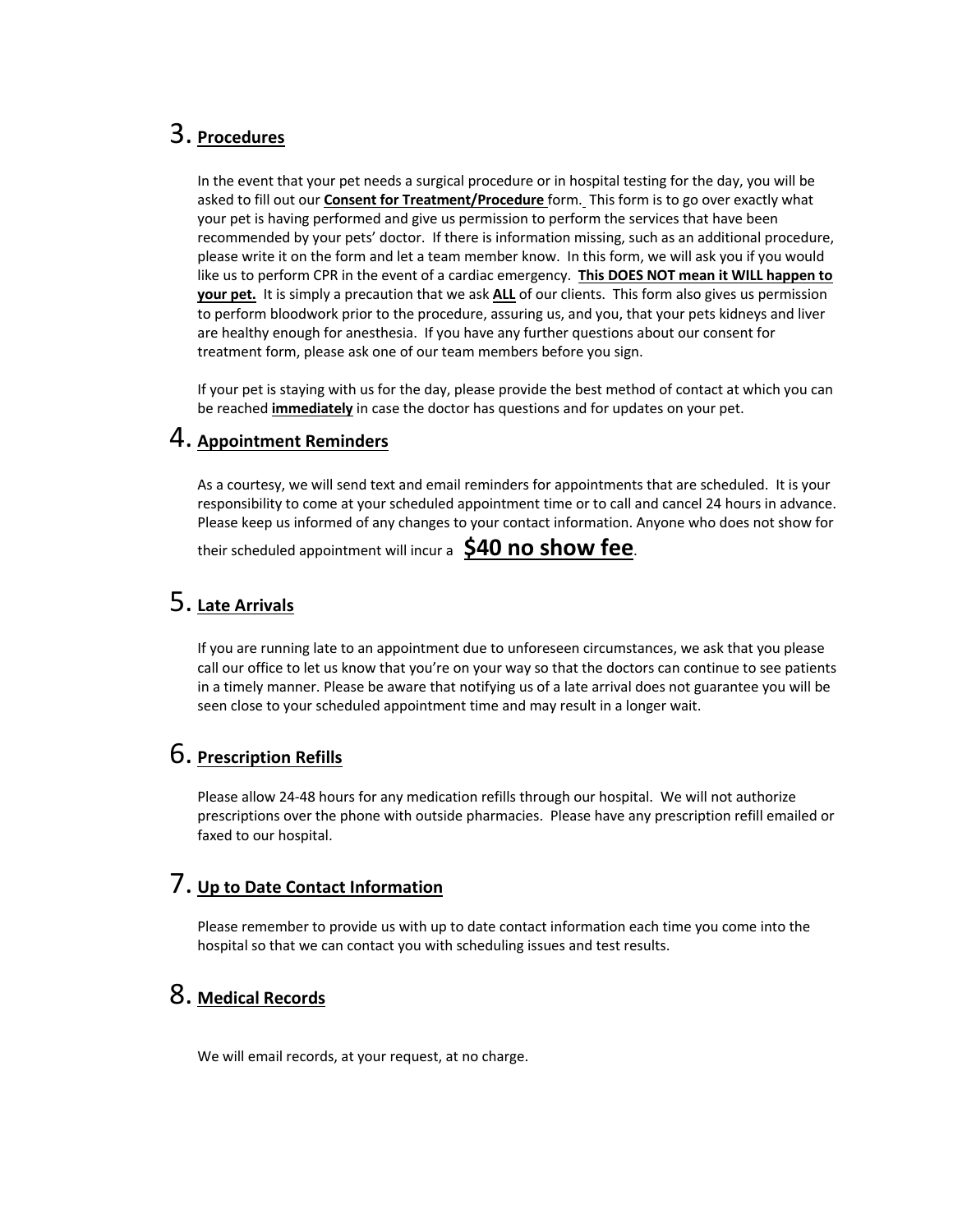## 9. **Facebook/Social Media**

Our social media pages are meant to be informative, kept at a light tone, and to entertain. We try to provide reliable online resources about conditions relating to dogs and cats, development and behavior, immunizations, nutrition, and pet ownership in general. We strive to stay up to date with the most current evidence-based medical research, and to communicate timely specific facts about our practice, such as information about common illnesses and community outbreaks. We do appreciate all of your "likes" and thrive on them, since it is often the only feedback we receive. Everyone is welcome to leave comments and to make suggestions about content. All comments are public and can be viewed by all users visiting our site. Though differences of opinion may eventually arise, we ask that you avoid confrontation with us or other families on social media. We reserve the right to sever our relationship in the instance of negative actions on our social media pages, at that time we will forward any records of your pets to a clinic of your choice.

**We do not answer specific medical questions, accept prescription refills, or offer treatment recommendations on our social media pages**.

# 10. **Waiting Room**

Please keep all dogs on a short leash while in the waiting room. For infection control and safety purposes, we do not recommend that you allow your dog to be in direct contact with other waiting patients or their families. If your dog is coughing, vomiting, or having diarrhea, please inform the front desk and someone can escort you to an isolated area while you wait for the doctor.

Cats are to remain in their carriers for their safety.

If your pet has an accident, please inform the front desk and we will clean it for you.

If you need assistance getting your pet to and from your vehicle, please let us know. We are happy to help.

# 11. **Immunizations**

Vaccinating your pets may be the single most important health promoting and lifesaving intervention that you can perform as a pet owner. Unless medically contraindicated, we advocate vaccinating all pets according to the schedule published by the American Animal Hospital Association. Please note that due to safety and efficacy issues any vaccination given to your pet by anyone other than a licensed veterinarian may not be recognized as valid by boarding, grooming facilities, or other veterinary hospitals.